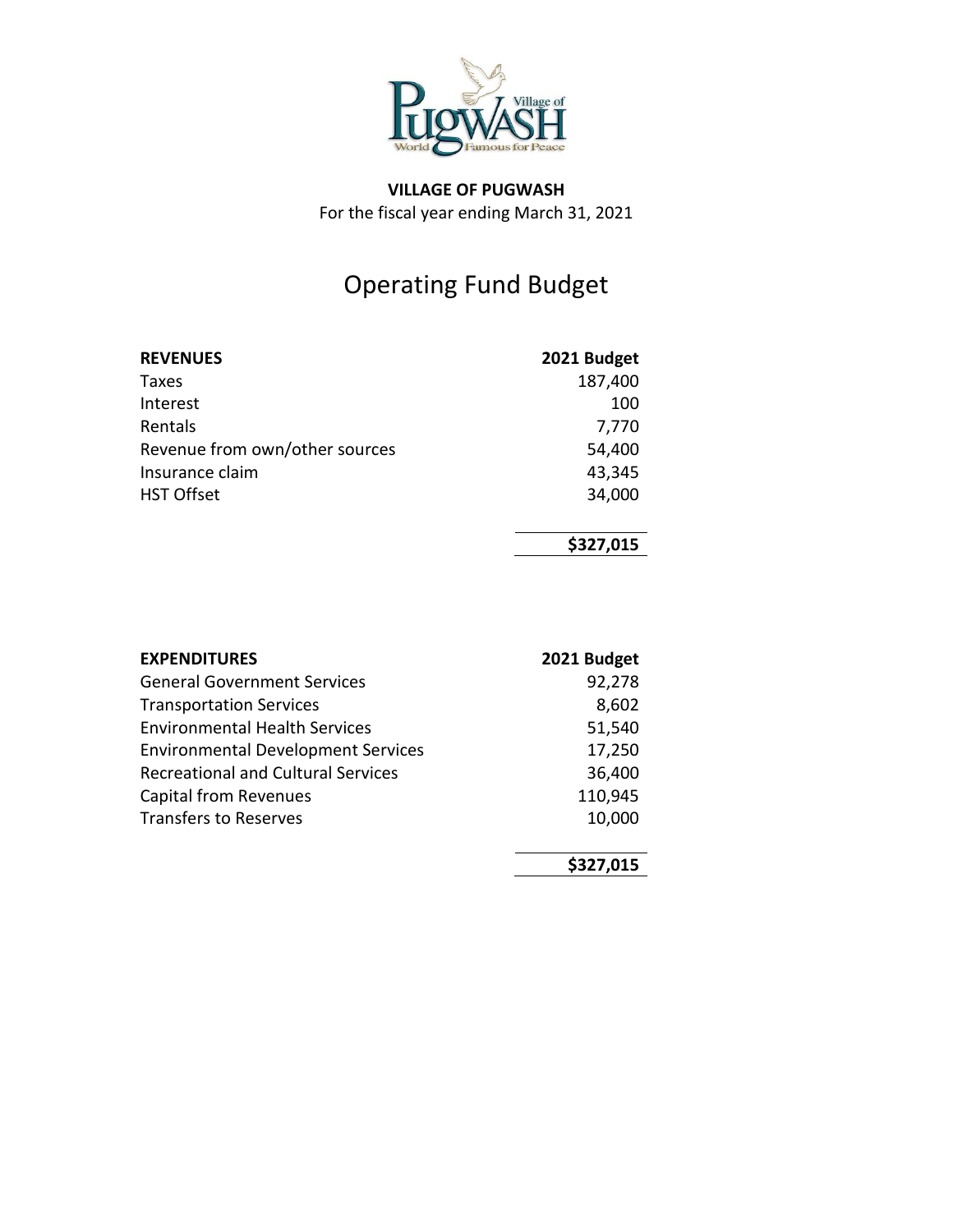

## Capital Fund Budget

| <b>REVENUES</b>                              | 2021 Budget |
|----------------------------------------------|-------------|
| Capital from Revenue                         | 42,600      |
| Conditional transfers from other governments | 25,000      |
| Capital Reserve                              |             |
| Sale of Capital Assets                       |             |
| Insurance payout                             | 43,345      |
|                                              |             |
|                                              | \$110,945   |

| <b>EXPENDITURES</b>                       | 2021 Budget |
|-------------------------------------------|-------------|
| <b>General Government Services</b>        | 11,000      |
| <b>Transportation Services</b>            | 7,100       |
| <b>Environmental Health Services</b>      |             |
| <b>Environmental Development Services</b> | 45,845      |
| <b>Recreational and Cultural Services</b> | 47,000      |
|                                           | \$110,945   |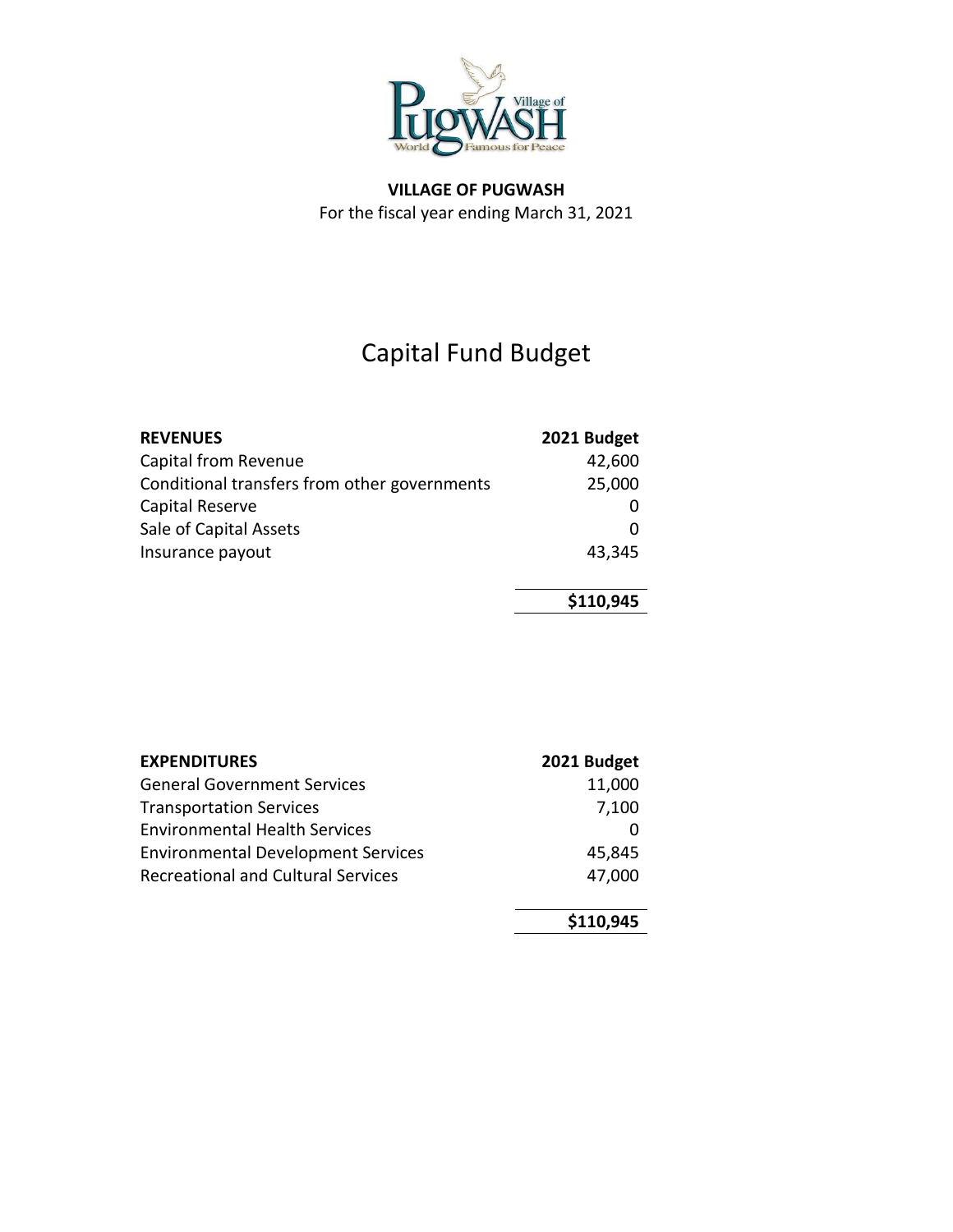

## **GENERAL GOVERNMENT SERVICES**

| <b>OPERATING FUND</b>                  | 2021 Budget |
|----------------------------------------|-------------|
| Commissioner stipend                   | 3,000       |
| <b>Commissioner expenses</b>           | 500         |
| Commissioner conference/course         | 100         |
| Administrative wages                   | 29,200      |
| Administration travel expenses         | 300         |
| Other wages                            | 700         |
| All employment expenses                | 7,800       |
| Audit                                  | 7,000       |
| <b>Election and AGM</b>                | 2,000       |
| Insurance - premium and claims         | 16,018      |
| Staff conferences                      | 200         |
| Staff courses/training                 | 500         |
| Legal services                         | 2,000       |
| Memberships                            | 440         |
| Grants, scholarships, bursaries        | 6,300       |
| Office, phone, power                   | 7,220       |
| Village Hall maintenance, water, power | 5,500       |
| Reduced property taxes                 | 3,500       |
|                                        |             |
|                                        | $\lambda$   |

**\$92,278**

## **GENERAL GOVERNMENT SERVICES**

**CAPITAL FUND 2021 Budget** Roof replacement 11,000 Front door, bathroom renovation

**\$11,000**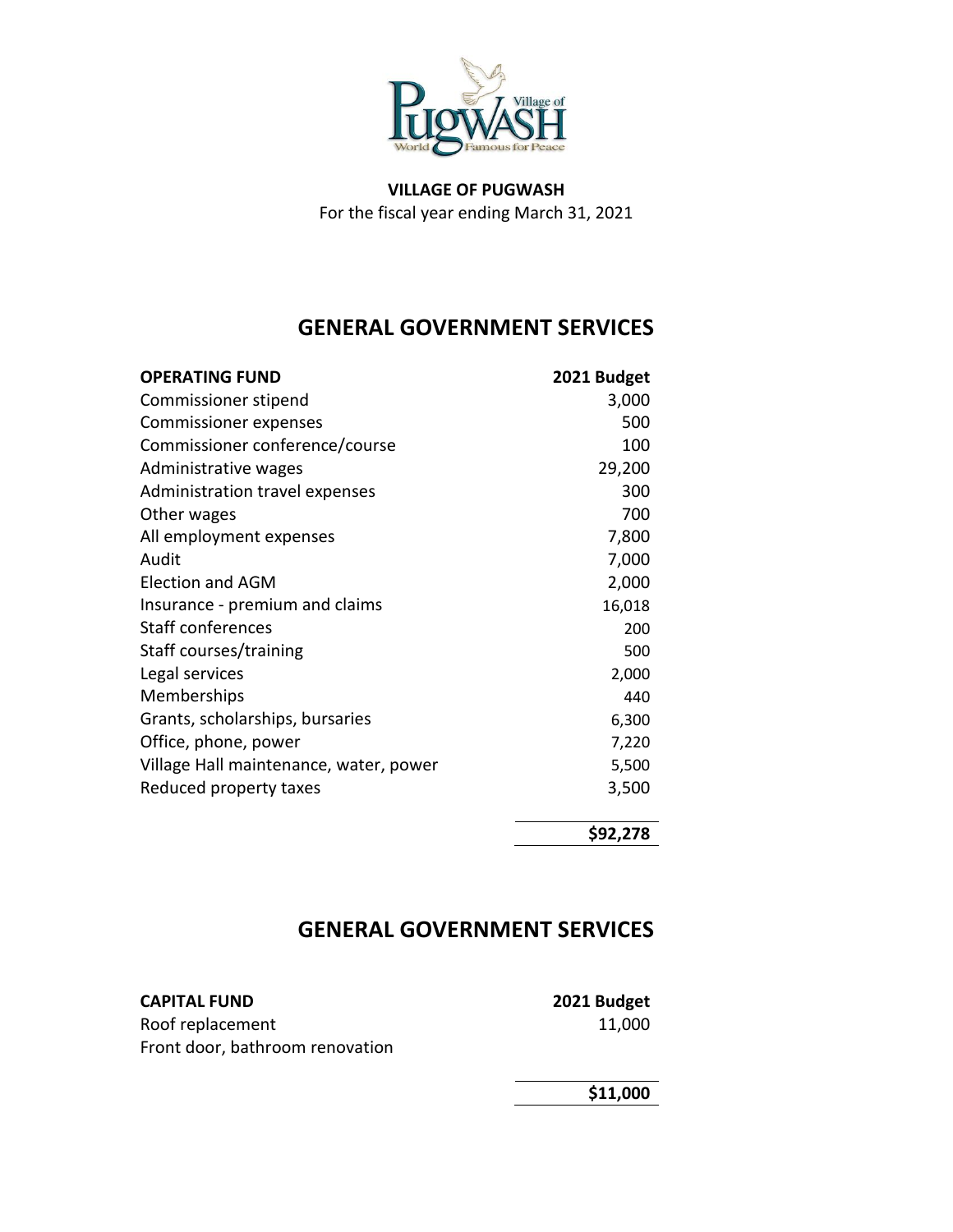

## **TRANSPORTATION SERVICES**

| <b>OPERATING FUND</b>               | 2021 Budget |
|-------------------------------------|-------------|
| Street lights                       | 402         |
| Snow and ice removal                | 3,000       |
| Street lights                       | 500         |
| Eaton Park - PPC & boardwalk lights | 1,200       |
| <b>Wages</b>                        | 3,500       |

**\$8,602**

## **TRANSPORTATION SERVICES**

# **CAPITAL FUND 2021 Budget**

Tractor payments 7,100

**\$7,1000**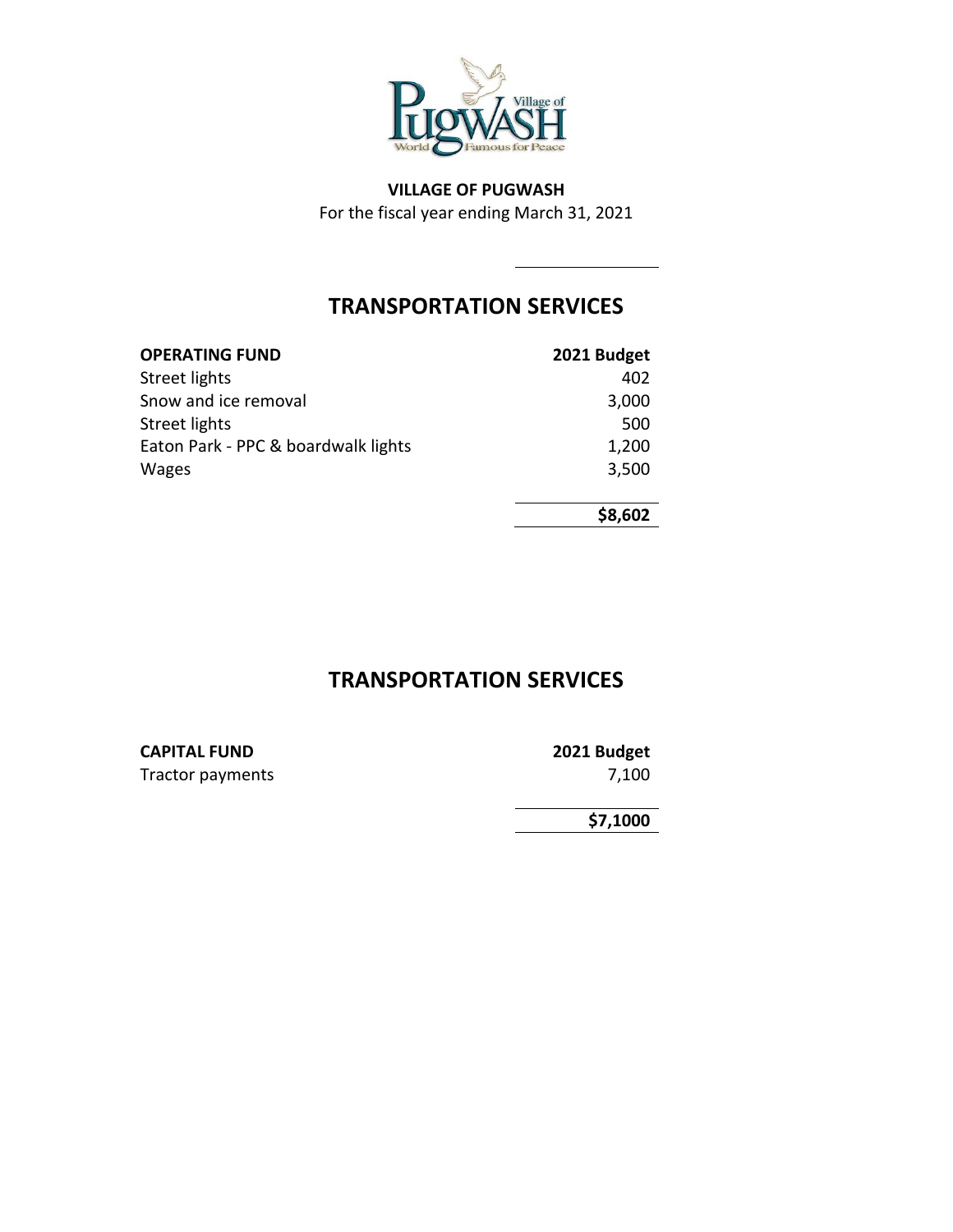

## **ENVIRONMENTAL HEALTH SERVICES**

| <b>OPERATING FUND</b>         | 2021 Budget |
|-------------------------------|-------------|
| Sewer                         | 2,000       |
| Village - general maintenance | 9,000       |
| <b>Municipal Water</b>        | 400         |
| Cenotaph                      | 40          |
| Solid waste                   | 1,200       |
| Eaton Park                    | 2,300       |
| Fire Hall                     | 600         |
| <b>Wages</b>                  | 36,000      |
|                               |             |
|                               | \$51,540    |

## **ENVIRONMENTAL HEALTH SERVICES**

#### **CAPITAL FUND 2021 Budget**

**\$0**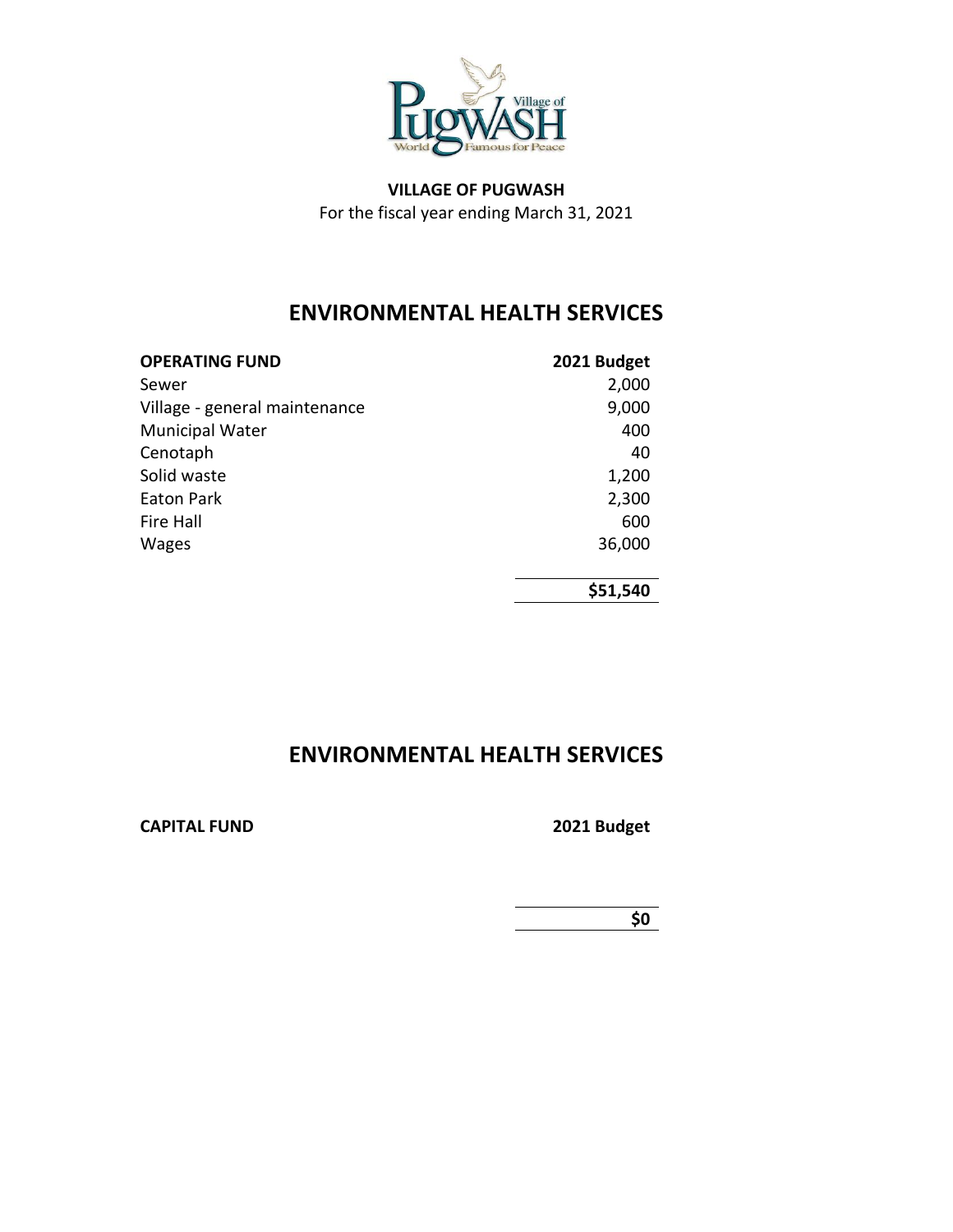

## **ENVIRONMENTAL DEVELOPMENT SERVICES**

| <b>OPERATING FUND</b>                    | 2021 Budget |
|------------------------------------------|-------------|
| <b>Farmers Market</b>                    |             |
| Tourism/VIC                              | 750         |
| Municipal water                          | 400         |
| Beautification and community development | 4,500       |
| <b>Wages</b>                             | 12,000      |
|                                          |             |
|                                          | \$17,250    |

## **ENVIRONMENTAL DEVELOPMENT SERVICES**

| <b>CAPITAL FUND</b>                         | 2021 Budget |
|---------------------------------------------|-------------|
| Boardwalk repairs and lamp post replacement | 43,345      |
| Village deductible                          | 2,500       |
|                                             |             |
|                                             | \$45,845    |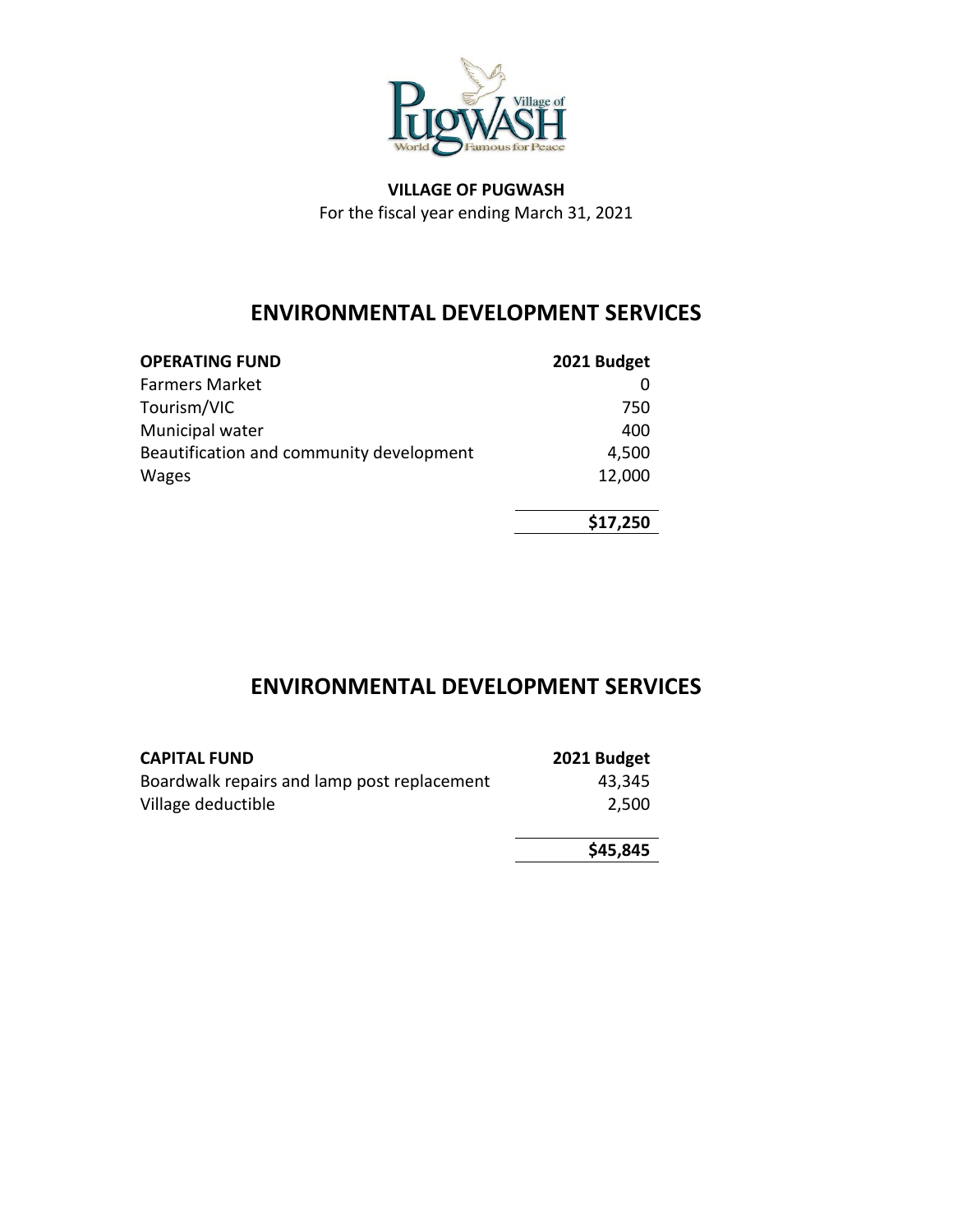

## **RECREATIONAL AND CULTURAL SERVICES**

| <b>OPERATING FUND</b>              | 2021 Budget |
|------------------------------------|-------------|
| <b>Wages</b>                       | 15,000      |
| <b>Pugwash Harbourfront Centre</b> | 500         |
| Recreation - programs              | 1,100       |
| Recreation - facility maintenance  | 3,500       |
| Canada Day & Fireworks             | 4,500       |
| Special events                     | 500         |
| <b>Train station</b>               | 10,200      |
| Municipal water                    | 1,100       |
|                                    | \$36,400    |

## **RECREATIONAL AND CULTURAL SERVICES**

| <b>CAPITAL FUND</b>                    | 2021 Budget |
|----------------------------------------|-------------|
| <b>Pugwash Harbourfront Centre</b>     | 47.000      |
| Playground swings & CN Station windows |             |

**\$47,000**